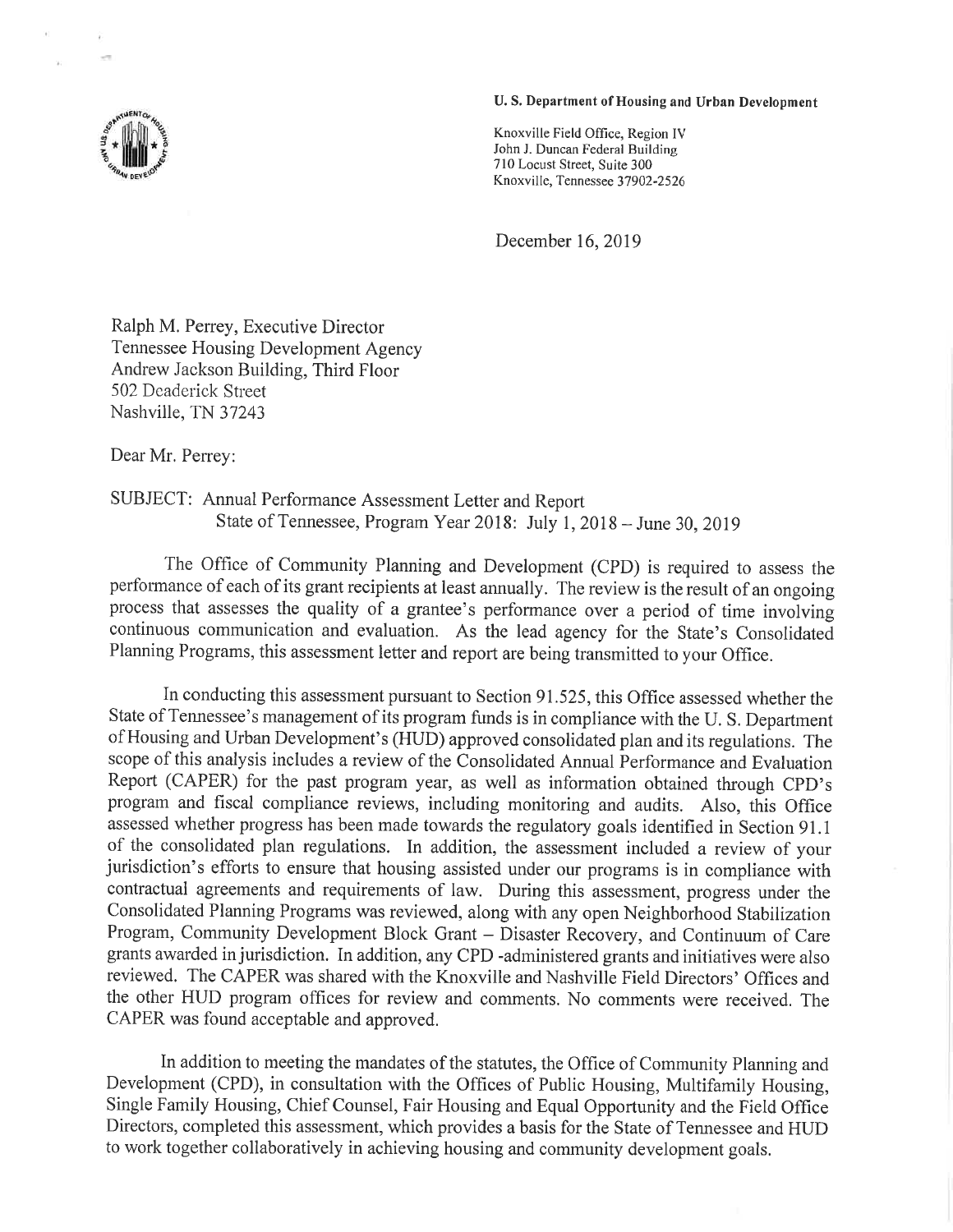We congratulate the State of Tennessee and the lead agency for the Consolidated Planning Programs, Tennessee Housing Development Agency, on the accomplishments toward implementing programs and policies, which carried out the strategies, as outlined in the <sup>2015</sup> Consolidated Plan. The submitted CAPER covered the period of July 1, 2018, through June 30, 2019. Using the "e ConPlanning Suite," the Program Year 2018 Consolidated Annual Action plan was submitted and approved by this Office.

During the 2018 Program Year, the State implemented many worthwhile activities and programs and expended funds in a timely manner. Based on the risk analysis review conducted by CPD, the State was not monitored during the Program Year. Sixty days prior to the end of the 2018 Program Year, May 2, 2019, a total of  $$55,248,553.19$  in program years of Community Development Block Grant (CDBG) funds remained in the grantee's line of credit which met the timely use of funds test as required by 24 CFR 570.902. The State continues to commit and expend Emergency Solutions Grants (ESG) and Housing Opporfunities for Persons with AIDS (HOPWA) funds in a timely manner. In addition, the expenditure and commitment deadlines under the Home Investment Partnerships (HOME) Program were met. The State is the recipient of a National Disaster Resiliency grant in the amount of \$44,502,374. The State has several projects that are in various stages of completion and should meet all expenditure requirements.

In the review of the CAPER, the information entered in Integrated Disbursement<br>Information System (IDIS). HUD Program Offices comments and CPD steff System (IDIS), HUD Program Offices comments, and CPD staff discussions/knowledge of the jurisdiction's activities during the 2018 Program Year, the State is recognized for a number of noteworthy accomplishments including the following:

1. Low- and Moderate-Income (LMI) Benefit. The CAPER indicated that 95.35 percent of the CDBG funds expended during the reporting period benefited LMI persons either through direct benefit activities or activities benefiting LMI areas.

2. Affordable Housing Initiatives. During Program Year 2018, 176 homeowners were assisted with critical home repairs. Twelve new construction units were completed providing homeownership opportunities. The Housing Trust Fund has contracted for the construction of 162 units of rental housing.

3. Assistance to the homeless. To help homeless persons make the transition to permanent housing and independent living, ESG grantees provided financial assistance for moving costs, security deposits for rental or utilities, rental arrearage up to six months, and short-term or mediumterm rental and/or utility assistance to more than  $7,793$  low to extremely low-income persons.

Based on this analysis, this Office has determined that the State of Tennessee's overall progress is satisfactory. The activities undertaken are consistent with the HUD-approved Consolidated Plan. The State has the continuing capacity to administer the Consolidated Planning programs. As the State goes forward with its housing and community development activities, it is encouraged to pay close attention to the following: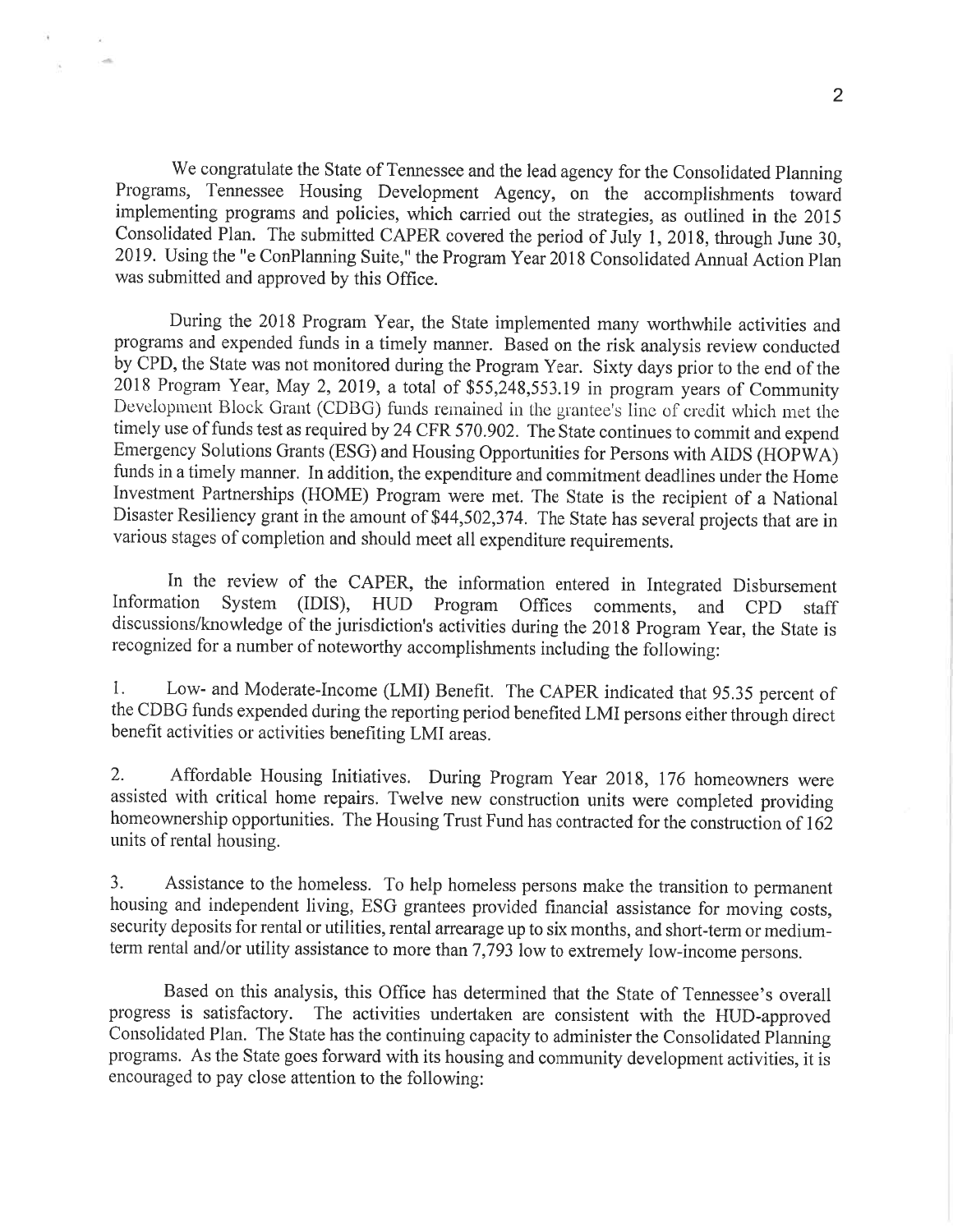1. Timely Reporting in the IDIS. Frequent reporting in IDIS is crucial to providing the most accurate data on how funds are being used. Although the quarterly entering of data into IDIS is recommended, more frequent reporting is preferred.

 $\mathcal{V}_\mathbf{d}^{\mathcal{G}}$ 

n.

- 2. Keeping Grantee User IDIS Accounts Active. Grantee user IDIS on-line password expires every 90 days; so to ensure access users are advised to use IDIS at least twice a month. Users who do not use IDIS within a 90-day period will find their accounts are de-activated. If an user ID has been de-activated, the user will not be able to access IDIS. Grantee users who wish to renew a lapsed ID must re-submit an IDIS Access Request Form to Knoxville CPD.
- 3. Grant Based Accounting. HUD has updated IDIS to phase out the first-in-first-out (FIFO) accounting methodology. These changes to IDIS ensure that funds are both committed and disbursed in IDIS on a grant-specific basis, instead of using the FIFO (oldest money disbursed first) method that has been used for the CDBG, HOME, and HOPWA Programi to date. Grant funds are already committed and disbursed in IDIS on a grant-specific basis for the ESG Program. For the other formula programs, the initial changes in IDIS implement grant-specific accounting beginning with FY 2015 formula allocations. With these changes, IDIS will specifically tie activity funding/commitment and draws to the specific grants in IDIS. Funds from pre-2015 grants will continue to be committed and disbursed using the FIFO method.
- 4. Commitments and Expenditures. Just a reminder that overcommitting funds to an activity may result in not meeting expenditures and timeliness requirements. Please pay close attention to committing and obligating funds for activities. Once a decision is made that excess funds have been allocated, please consider allocating the funds for other essential activities which can assist your jurisdiction in expending the funds in a timely manner to meet expenditure and timeliness deadlines, Also, pay close attention to whether <sup>a</sup> substantial amendment may be required.
- Technical Assistance Requests. Technical assistance is available for grantees to 5implement, operate, or administer CPD-funded program. To make the TA request contact Knoxville CPD or go to the below website:

## https://www.hudexchange.info/program-support/technical-assistance/Implementation

In accordance with 24 CFR Section 91.525, if you have comments regarding this and enclosed report, please submit them to this Office within 30 days of receipt of this letter. HUD may revise the report after considering your response. If we do not receive comments within the 30-day time period, this report will be considered final and can be made available to the public.

May we take this opportunity to remind you that the Minority Business Enterprise (MBE) Report is due each year within 10 days of September 30th. The State's report was received prior to the date of this letter. Also, as a reminder, the Section 3 report (Form HUD 60002) is due that same time as the CAPER, 90 days after the end of program year and is required to be entered into the Section 3 Performance Evaluation and Registry System (SPEARS) at the below website: